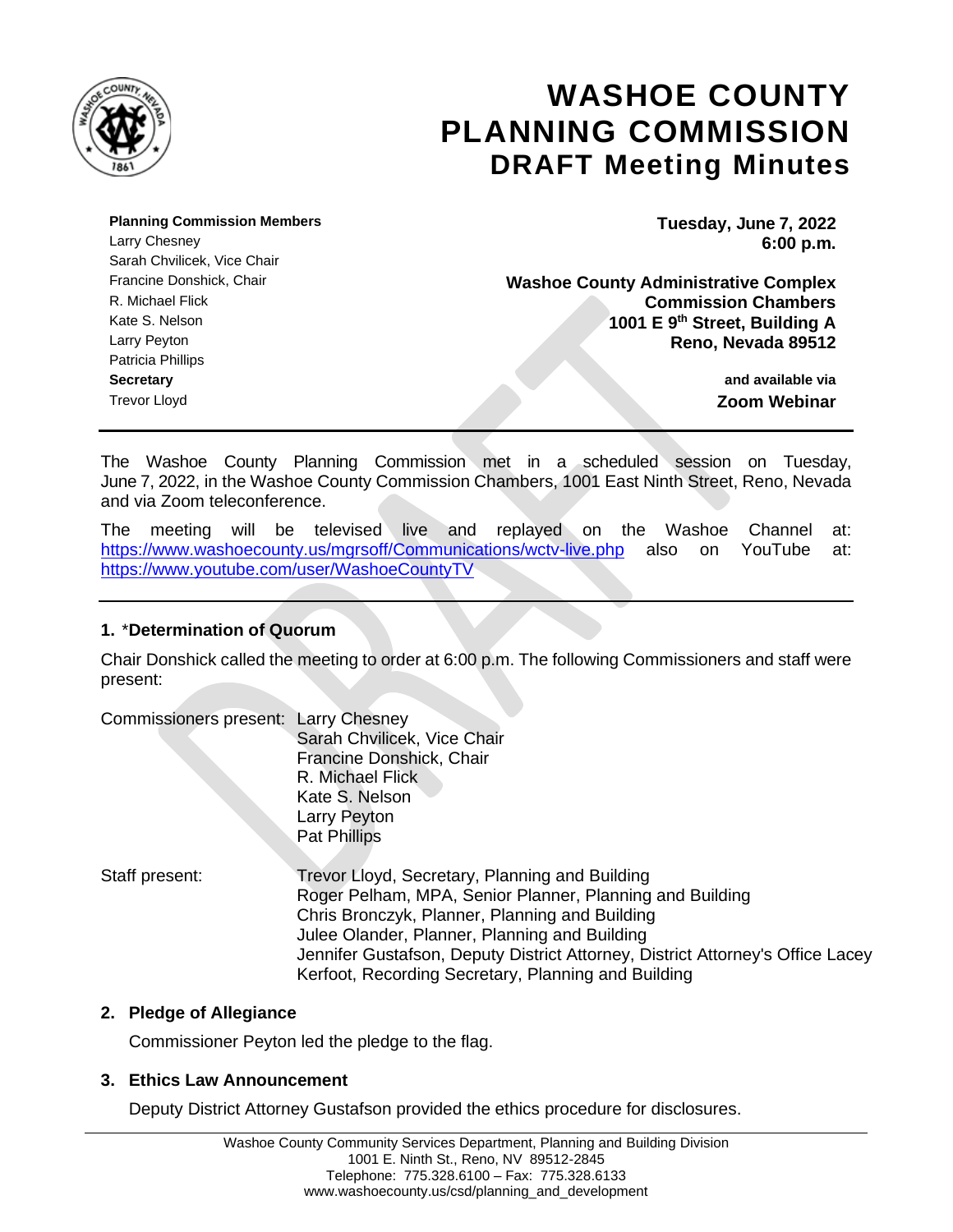## **4. Appeal Procedure**

Secretary Lloyd recited the appeal procedure for items heard before the Planning Commission.

## **5. General Public Comment and Discussion Thereof**

Chair Donshick opened the Public Comment period.

## Public Comment:

Pat Roberts (Chambers), a resident of the Warms Springs Specific Plan Area (SPA), also known as Palomino Valley. She spoke on item 8E. Palomino Farms wants to relocate commercial acreage within the SPA to land adjacent to Pyramid Highway near Whisky Springs. Ms. Roberts asked the Planning Commission to postpone for two reasons: (1) The Warm Springs Specific Plan Area is currently under review. The community hasn't been invited to participate in the process. (2) TMWA and water feasibility projects connected to this project are not finished. Ms. Roberts believes that both of these things would have an impact on any decision made. She doesn't believe the applicant has adequately sought public input. There is a new procedure with the neighborhood meetings; they notified 30 property owners. Ms. Roberts posted a poll on Nextdoor.com asking if the residents wanted a commercial strip near Whisky Springs. In one day, she received 57 votes; 77% said no, and 23% said yes. She said she was surprised. Ms. Roberts, a retired attorney, and her wife, a retired federal officer, met with the applicant. After having met with the applicant, Ms. Roberts sent an email with further questions and concerns. She didn't receive a response to her email and she wasn't invited to the neighborhood meeting. You would think that interested individuals, like herself, would have been invited. Ms. Roberts reiterated that she would like the decision to be delayed. She said there are only about 1,000 of residents in Palomino Valley. It's rural there's no commercial buildings.

Debbie Struhsacker (Zoom) commented on the Ridges at Hunter Creek item. She said she hopes the Commission considers dust mitigation and control measures, not just while clearing the lots, but after. The lots will continue to be a source of fugitive admissions if there isn't proper dust suppression during windy periods. Those measures could include putting a surfactant, an EPA-approved dust suppressant on the lot, revegetation, mulch or gravel. She lives nearby and is concerned that the lots will continue to be a source of dust emissions, if not adequately controlled. There are concerns over high wildfire risk during construction. Ms. Struhsacker wants to see proper safety measures, and that the builder will have adequate water facilities to address any fires immediately. She also mentioned limiting construction activities during extreme wind conditions and on fire-prone days. She also wants to make sure there is adequate storm water drainage and flood mitigation on those lots.

Eric Struhsacker (Zoom): Eagle's Nest neighbor said he is concerned about Ridges at Hunter Creek. He said he shared the same concerns that Debbie raised.

There was no further response to the call for public comment.

## **6. Approval of June 7, 2022 Agenda**

Commissioner Chvilicek moved to approve the agenda for the June 7, 2022 meeting, including the postponement of item 8A. Commissioner Chesney seconded the motion, which passed unanimously with a vote of seven for, none against.

## **7. Approval of May 3, 2022 Draft Minutes**

Commissioner Chesney moved to approve the minutes for the May 3, 2022, Planning Commission meeting as written. Commissioner Peyton seconded the motion, which passed unanimously with a vote of seven for, none against.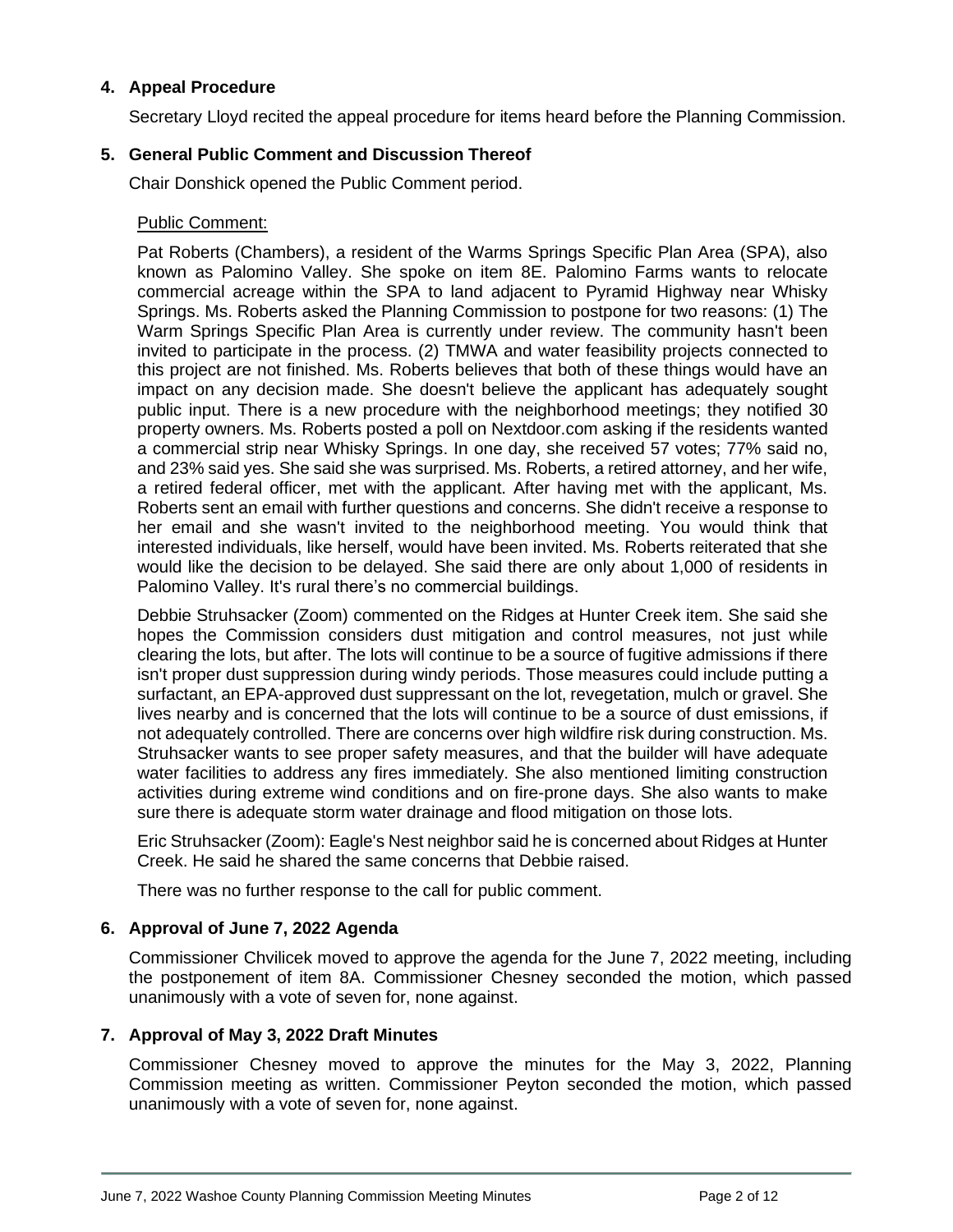## **8. Public Hearings**

and possible action to approve the abandonment of Washoe County's interest in 13 feet of an<br>existing 33-foot easement abutting the northern property line of APN 150-221-06 and 13 feet of<br>an existing 33-foot easement abutti **A. Abandonment Case Number WAB22-0006 (West Abandonment) –** For hearing, discussion, existing 33-foot easement abutting the northern property line of APN 150-221-06 and 13 feet of an existing 33-foot easement abutting the southern property line of APN 150-221-06.

|   | Applicant:                   | <b>Dustin West</b>                                                                                          |
|---|------------------------------|-------------------------------------------------------------------------------------------------------------|
|   | Location:                    | 15415 Fawn Lane, Reno, NV 89511                                                                             |
|   | Assessor's Parcel Number(s): | 150-221-06                                                                                                  |
|   | Parcel Size:                 | 1.177 $acres$                                                                                               |
| ٠ | Master Plan Category:        | Suburban Residential                                                                                        |
|   | <b>Regulatory Zone:</b>      | Low Density Suburban (LDS)                                                                                  |
|   | Area Plan:                   | Forest (FO)                                                                                                 |
|   | Development Code:            | Authorized in Article 806, Vacations and<br>Abandonments of Easements or Streets                            |
|   | <b>Commission District:</b>  | 2 – Commissioner Lucey                                                                                      |
|   | Staff:                       | Katy Stark, Planner<br><b>Washoe County Community Services Department</b><br>Planning and Building Division |
|   | Phone:                       | 775-328-3618                                                                                                |
|   | Email:                       | krstark@washoecounty.gov                                                                                    |

**B. Abandonment Case Number WAB22-0007 (Clasen Quality Chocolate Abandonment) –** For hearing, discussion, and possible action to approve an abandonment and re-offer of dedication of a portion of Hawco Court and public utility (PUE), plowed snow storage (PSE), and traffic control signage easements (TSE). The proposed dedication would relocate the cul-de-sac and utilities. The total area of the right of way to be abandoned is 29,209 square feet; and the total square footage of the PUE, PSE, and TSE easements to be abandoned is 10,008 square feet.

| Applicant:                   | <b>Tectonics Design Group</b>                                                                                          |
|------------------------------|------------------------------------------------------------------------------------------------------------------------|
| <b>Property Owner:</b>       | Clasen Quality Chocolate, Inc.                                                                                         |
| Location:                    | 600 Hawco Court                                                                                                        |
| Assessor's Parcel Number(s): | 538-171-11; 538-161-11 (Now APN:538-171-15)                                                                            |
| Parcel Size:                 | 75.42 Acres                                                                                                            |
| Master Plan Category:        | Industrial (I)                                                                                                         |
| <b>Regulatory Zone:</b>      | Industrial (I)                                                                                                         |
| Area Plan:                   | <b>Spanish Springs</b>                                                                                                 |
| Development Code:            | Authorized in Article 806, Vacations and<br>Abandonments of Easements or Streets                                       |
| Commission District:         | 4 - Commissioner Hartung                                                                                               |
| Staff:                       | Chris Bronczyk, Senior Planner<br><b>Washoe County Community Services Department</b><br>Planning and Building Division |
| Phone:                       | 775-328-3612                                                                                                           |
| Email:                       | cbronczyk@washoecounty.gov                                                                                             |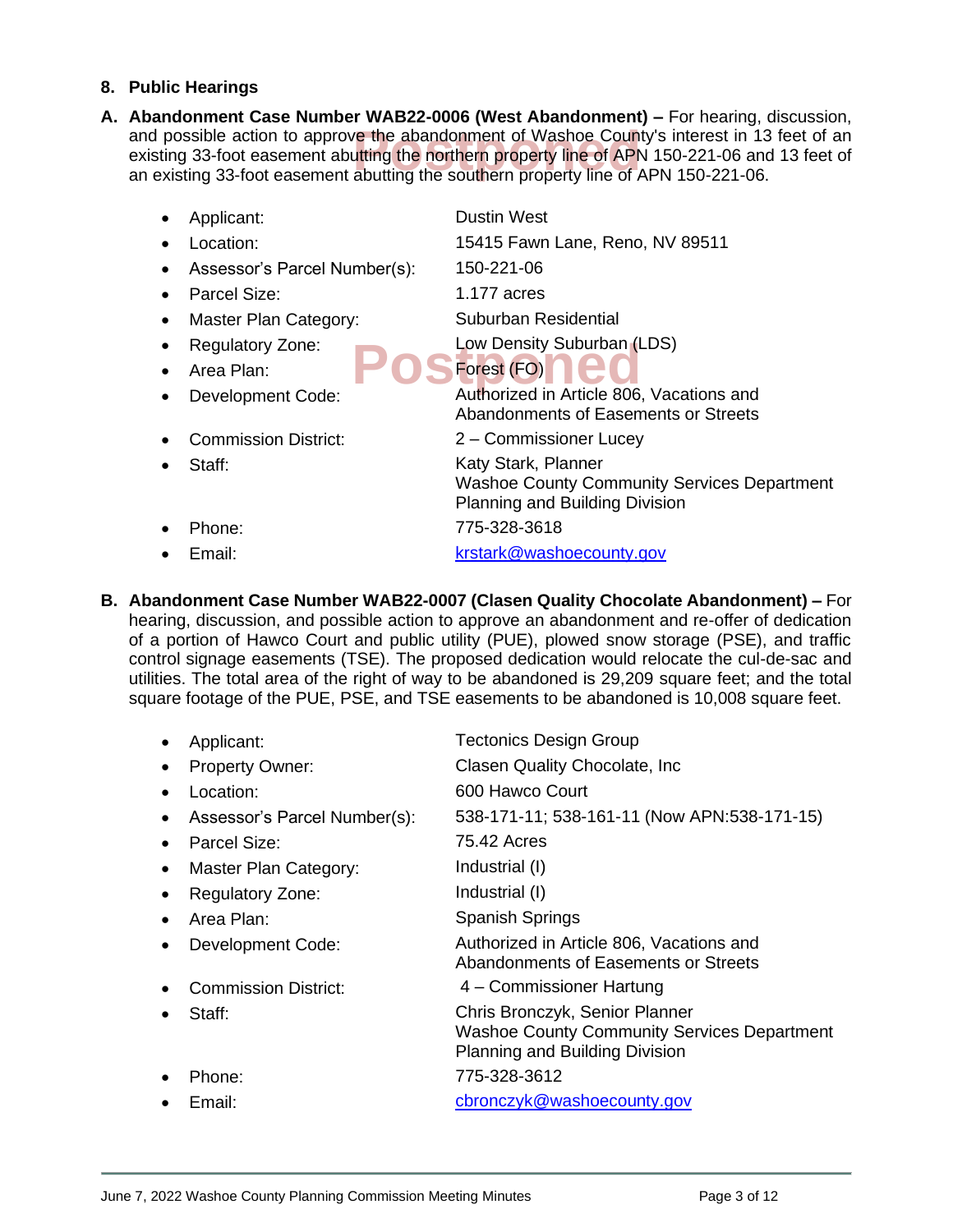Senior Planner Chris Bronczyk provided a presentation. There was no applicant presentation.

There was no response to the call for public comment. There was no discussion from Commissioners.

**MOTION: Commissioner Chesney moved that, after giving reasoned consideration to the information contained in the staff report and information received during the public hearing, the Washoe County Planning Commission approve Abandonment Case Number WAB22-0007 for Clasen Quality Chocolate, with the conditions included as Exhibit A to this matter, having made all three findings in accordance with Washoe County Code Section 110.806.20.**

- **(a) Master Plan. The abandonment or vacation is consistent with the policies, action programs, standards and maps of the Master Plan and the Spanish Springs Area Plan; and**
- **(b) No Detriment. The abandonment or vacation does not result in a material injury to the public; and**
- **(c) Existing Easements. Existing public utility easements in the area to be abandoned or vacated can be reasonably relocated to provide similar or enhanced service.**

**Commissioner Peyton seconded the motion, which passed unanimously with a vote of seven for, none against.**

**C. Abandonment Case Number WAB22-0008 (Eclipse Dr Abandonment) –** For hearing, discussion, and possible action to approve the abandonment of Washoe County's interest in a 50 foot wide undeveloped roadway and drainage easement between 19 Eclipse Drive and 25 Eclipse Drive. If approved, the easement will be abandoned equally, with 25 feet to each of the abutting property owners.

|           | Applicant / Property Owners: | Steve & Amanda Duncan; Edward & Sherri<br>Koepke                                                               |
|-----------|------------------------------|----------------------------------------------------------------------------------------------------------------|
|           | Location:                    | 19 & 25 Eclipse Drive                                                                                          |
|           | Assessor's Parcel Number(s): | 089-401-15 & 16                                                                                                |
|           | Parcel Size:                 | Each parcel is 0.53 acres                                                                                      |
| ٠         | Master Plan Category:        | Suburban Residential (SR)                                                                                      |
|           | <b>Regulatory Zone:</b>      | Medium Density Suburban (MDS)                                                                                  |
| $\bullet$ | Area Plan:                   | <b>Spanish Springs</b>                                                                                         |
|           | Development Code:            | Authorized in Article 806, Vacations and<br>Abandonments of Easements or Streets                               |
|           | Commission District:         | 4 - Commissioner Hartung                                                                                       |
|           | Staff:                       | Julee Olander, Planner<br><b>Washoe County Community Services Department</b><br>Planning and Building Division |
|           | Phone:                       | 775-328-3627                                                                                                   |
|           | Email:                       | jolander@washoecounty.gov                                                                                      |
|           |                              |                                                                                                                |

Planner Julee Olander provided a presentation. There was no applicant presentation.

There was no response to the call for public comment. There were no questions or discussion from Commissioners.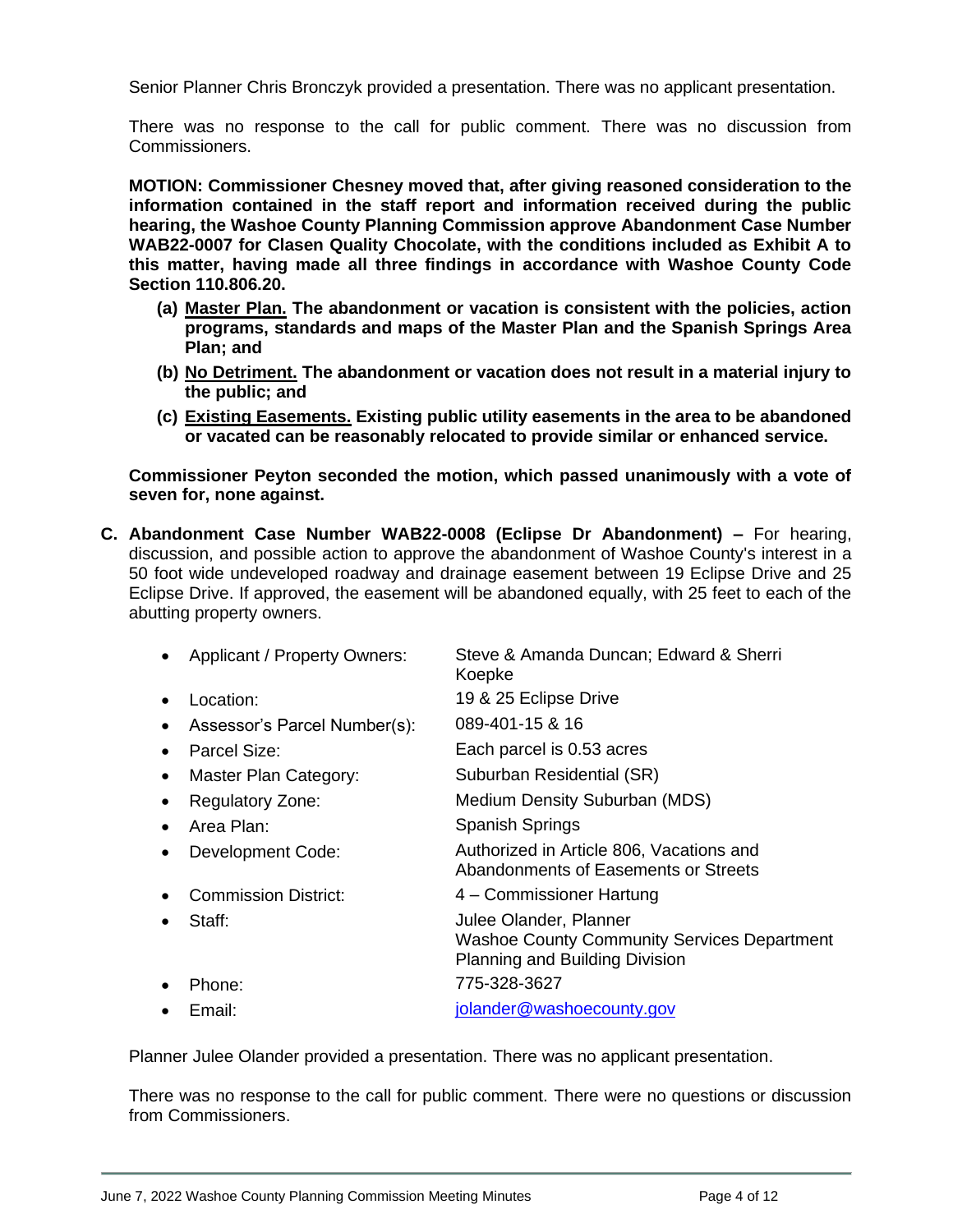**MOTION: Commissioner Peyton moved that, after giving reasoned consideration to the information contained in the staff report and information received during the public hearing, the Washoe County Planning Commission approve Abandonment Case Number WAB22-0008 for Steve & Amanda Duncan and Ed & Sherri Koepke, with the conditions included as Exhibit A to this matter, having made all three findings in accordance with Washoe County Code Section 110.806.20:** 

- **(a) Master Plan. The abandonment or vacation is consistent with the policies, action programs, standards and maps of the Master Plan and the Spanish Springs Area Plan; and**
- **(b) No Detriment. The abandonment or vacation does not result in a material injury to the public; and**
- **(c) Existing Easements. Existing public utility easements in the area to be abandoned or vacated can be reasonably relocated to provide similar or enhanced service.**

**Commissioner Chesney seconded the motion, which passed unanimously with a vote of seven for, none against.**

**D. Amendment of Conditions Case Number WAC22-0001 and Special Use Permit Case Number WSUP22-0007 (Ridges at Hunter Creek) –** For hearing, discussion, and possible action to approve an amendment of conditions for Tentative Subdivision Map Case Number TM16-005 (Ridges at Hunter Creek) to allow a new and different lot configuration, to add a guardhouse, and to add a clubhouse as a common area amenity. And to approve a special use permit for major grading, including approximately 159,400 cubic yards of excavation to include approximately 93,400 cubic yards of import material and approximately 2,026,890 SF of surface disturbance. As part of the special use permit, the applicant is asking to vary several sections of Washoe County Code Chapter 110, Article 438, specifically sections 110.438.45(a), (b), (c), and (j) and 110.438.50(a).

| Applicant:                   | New Edge Living                                                                                                                                                           |
|------------------------------|---------------------------------------------------------------------------------------------------------------------------------------------------------------------------|
| <b>Property Owner:</b>       | Kia Ora, LLC                                                                                                                                                              |
| Location:                    | South of Woodchuck Circle and Hunters Peak<br>Road and West of Hawken Drive                                                                                               |
| Assessor's Parcel Number(s): | 041-661-02 through 05, 08 through 11; 041-662-<br>01,03, 04, 06, 08 through 13;041-671-02 and<br>014-650-03                                                               |
| Parcel Size:                 | $±155$ acres                                                                                                                                                              |
| Master Plan Category:        | Suburban Residential (SR), Rural Residential<br>(RR) and Rural (R)                                                                                                        |
| <b>Regulatory Zone:</b>      | General Rural (GR), Low Density Suburban<br>(LDS) and High Density Rural (HDR)                                                                                            |
| Area Plan:                   | Southwest Truckee Meadows                                                                                                                                                 |
| Development Code:            | Authorized in Article 408, Common Open Space<br>Developments; Article 424, Hillside Development;<br>and, Article 608, Tentative Subdivision Maps,<br>Article 438, Grading |
| <b>Commission District:</b>  | 1 - Commissioner Hill                                                                                                                                                     |
| Staff:                       | Julee Olander, Planner<br><b>Washoe County Community Services Department</b><br>Planning and Building Division                                                            |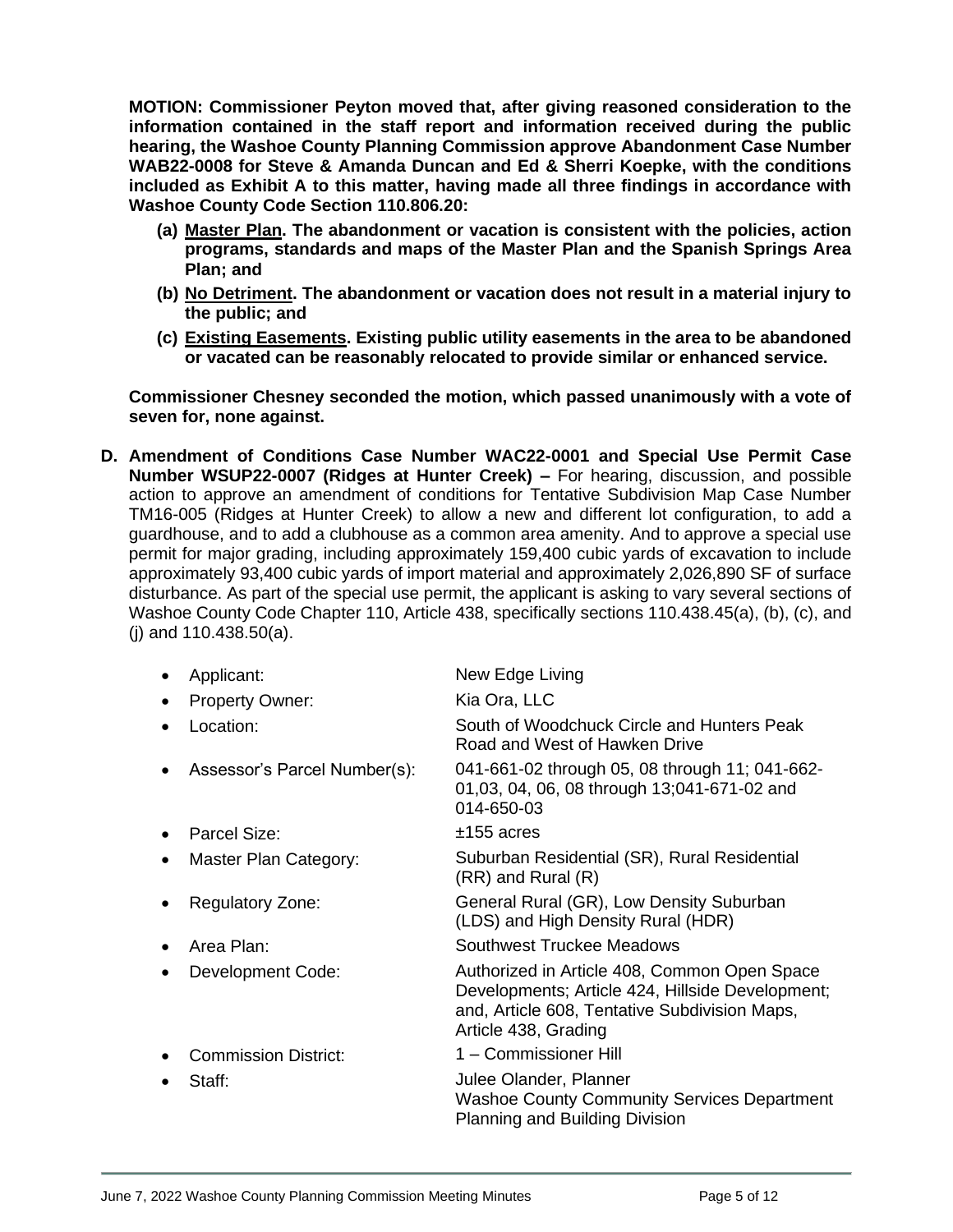- 
- 

• Phone: 775-328-3627 email: in the state of the state of the individual polander@washoecounty.gov

Planner Julee Olander provided a presentation. Applicant Representative Stacie Huggins with Wood Rodgers provided a presentation.

#### Public Comment:

Tom Hall (Chambers) provided Commissioners with a photo handout, which was put on record. He is a resident on Woodchuck Circle. Mr. Hall stated that when his house was built, it was the first house in that area; they had no experience with traffic or excess dust. He is concerned about fire, stating that 60 acres of his property burned after something sparked on a rock. Mr. Hall is also concerned with traffic at the Michael D Thompson trailhead, which is very popular. Traffic enters the trailhead, fills up the parking lot, and then parks on both sides of the road. The weekends are particularly bad. Three houses are under construction currently. There are construction trucks, transports and delivery equipment throughout the day and night. Mr. Hall understands that there is a condition regarding working hours, which he said may help. He has spoken with the developers about the need to control the volume and timing of traffic. Mr. Hall also has concerns about access and mail. He wrote a letter to USPS about mail delivery concerns, and now he receives mail. He doesn't know the solution, but believes there will be complaints about dust, traffic and access as this project moves forward.

Jordan Graham (Chambers) provided Commissioners with photos, which were put on record. He is a homeowner adjacent to lot 29. He said he had an issue with the lot setback. He referenced page 2 of the photos that he provided. He met with the project development team regarding the location of the pad. His concern is that even with a 50-foot setback, if the house were two and a half stories, it would look down into my house. Eagle's Nest has highend homes that respect privacy and preserve views. The prospect of having a large home looking down at his house is very concerning. Mr. Graham said he and the development team walked the property on lot 29 and discussed moving the pad to another location. Mr. Graham stated that the development team would reconsider the location. Referencing the first page of his photos, he spoke about dust control and water concerns. He said that Eagles Nest is downstream, down the valley from Hunters Creek. He is encouraged by the comments made by the development team about mitigating the dust, as it's a large concern for residents with chronic health conditions. Referencing page 3 of his packet, he stated that many residents within Eagles Nest have had both surface and subsurface water issues. The lots indicated on page 3 are the lots that have had either surface or subsurface water problems. Water drainage is a major concern. Mr. Graham indicated that comments provided by Ms. Struhsacker earlier provided some potential mitigations.

Recording Secretary Lacey Kerfoot indicated that Cindy Carano (Chambers) did not wish to speak but was in favor of the project.

#### Discussion by Commission:

Commissioner Chvilicek said she is looking at statements of condition from the Park Planner. There was no mention of overflow traffic for the trailhead. Ms. Olander said that she spoke with Park Planner Sophia Kirschenman about the issues with parking at the trailhead. Parks is aware of the parking issue, which is made more challenging by the construction vehicles and equipment. It has become a very popular trailhead. Parks has had conversations with the federal government, because they have some property there. Ms. Olander stated she's unsure of where more parking could be added, because there is a steep slope. Parks is encouraging people to walk in. Ms. Olander reiterated that the parking is at the trailhead and there isn't much parking down below. This project will minimize ongoing traffic concerns by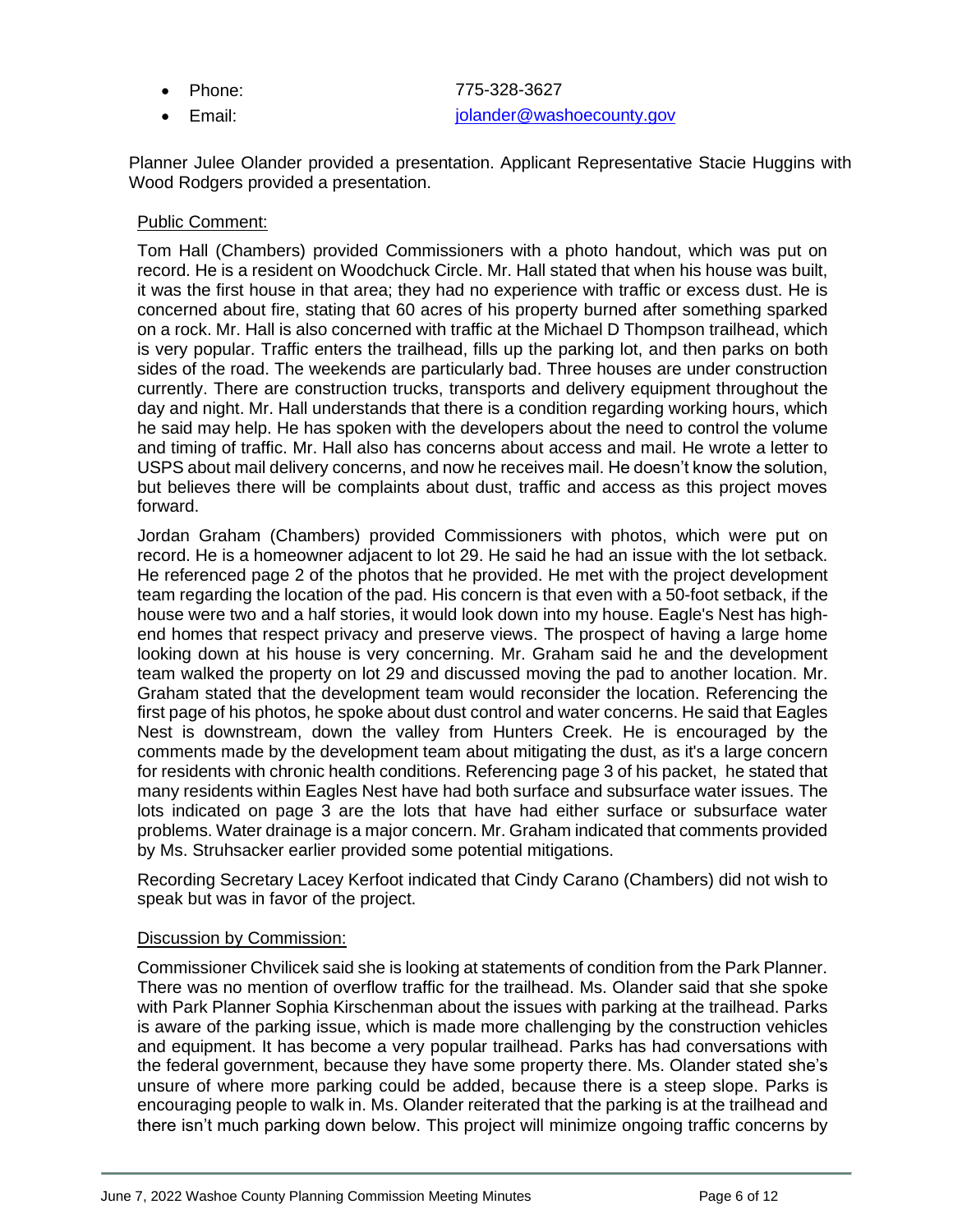grading the lots all at once. She stated that there is a condition from Engineering that the applicant has to provide information on the haul road.

Chair Donshick said there were comments about water issues, which are normally covered by a tentative map. Chair Donshick stated that those conditions generally stipulate that more water can't come off than what comes off now. Chair Donshick asked for confirmation that those are normally controlled condition when the applicant goes to build. Ms. Olander stated that the old conditions are carried on from the original tentative map to address the drainage and grading.

**MOTION: Commissioner Chesney moved that, after giving reasoned consideration to the information contained in the staff report and information received during the public hearing, the Washoe County Planning Commission approve Amendment of Conditions Case Number WAC22-0001 for Kia Ora, LLC to amend the tentative map previously approved in TM16-005 (Ridges at Hunter Creek) along with the amended conditions included as Exhibit A to this matter, having made all ten findings in accordance with Washoe County Code Section 110.608.25:**

- **(a) Plan Consistency. That the proposed map is consistent with the Master Plan and any specific plan;**
- **(b) Design or Improvement. That the design or improvement of the proposed subdivision is consistent with the Master Plan and any specific plan;**
- **(c) Type of Development. That the site is physically suited for the type of development proposed;**
- **(d) Availability of Services. That the subdivision will meet the requirements of Article 702, Adequate Public Facilities Management System;**
- **(e) Fish or Wildlife. That neither the design of the subdivision nor any proposed improvements is likely to cause substantial environmental damage, or substantial and avoidable injury to any endangered plant, wildlife or their habitat;**
- **(f) Public Health. That the design of the subdivision or type of improvement is not likely to cause significant public health problems;**
- **(g) Easements. That the design of the subdivision or the type of improvements will not conflict with easements acquired by the public at large for access through, or use of property within, the proposed subdivision;**
- **(h) Access. That the design of the subdivision provides any necessary access to surrounding, adjacent lands and provides appropriate secondary access for emergency vehicles;**
- **(i) Dedications. That any land or improvements to be dedicated to the County is consistent with the Master Plan; and**
- **(j) Energy. That the design of the subdivision provides, to the extent feasible, for future passive or natural heating or cooling opportunities in the subdivision.**

**Commissioner Chesney also moved that, after giving reasoned consideration to the information contained in the staff report and information received during the public hearing, the Washoe County Planning Commission approve Special Use Permit Case Number WSUP22-0007 for Kia Ora, LLC, with the conditions included as Exhibit A to this matter, having made all five findings in accordance with Washoe County Code Section 110.810.30, and approve the applicant's request to vary the grading standards set forth in Washoe County Code Sections 110.438.45(a), (b), (c) and (j) and 110.438.50(a) as set forth in this staff report:** 

**(a) Consistency. That the proposed use is consistent with the action programs, policies, standards and maps of the Master Plan and the Southwest Truckee**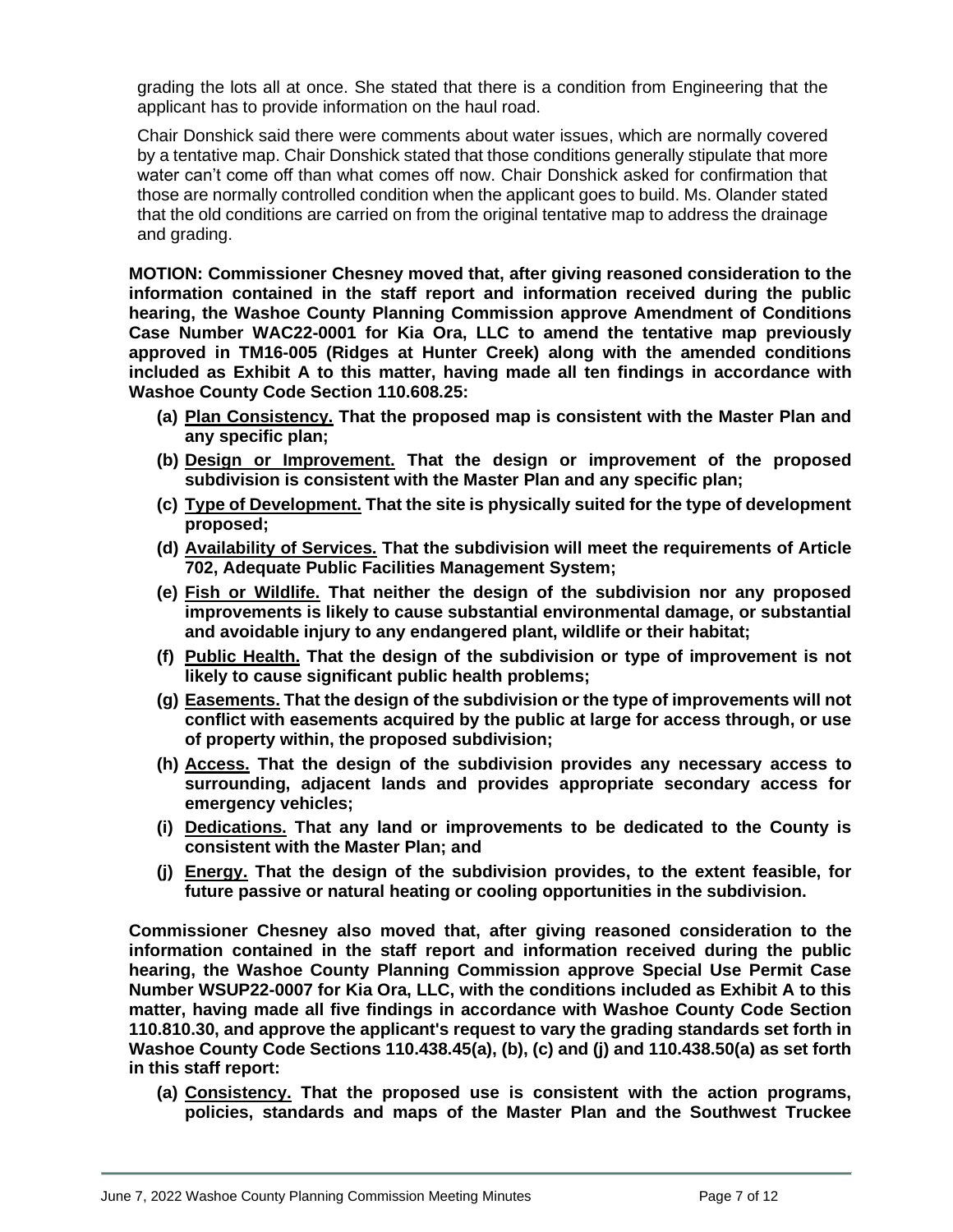**Meadows Area Plan;**

- **(b) Improvements. That adequate utilities, roadway improvements, sanitation, water supply, drainage, and other necessary facilities have been provided, the proposed improvements are properly related to existing and proposed roadways, and an adequate public facilities determination has been made in accordance with Division Seven;**
- **(c) Site Suitability. That the site is physically suitable for grading., and for the intensity of such a development;**
- **(d) Issuance Not Detrimental. That issuance of the permit will not be significantly detrimental to the public health, safety or welfare; injurious to the property or improvements of adjacent properties; or detrimental to the character of the surrounding area;**
- **(e) Effect on a Military Installation. Issuance of the permit will not have a detrimental effect on the location, purpose or mission of the military installation.**

**Commissioner Peyton seconded the motions, which passed unanimously with a vote of seven for, none against.**

**E. Master Plan Amendment Case Number WMPA22-0002 (Palomino Farms) –** For hearing, discussion and possible action to adopt a resolution amending the Washoe County Master Plan, Warm Springs Area Plan and the Warm Springs Specific Plan to reconfigure and adjust the master plan category on several parcels of land from ±890.35 acres of Suburban Residential, ±235.41 acres of Rural and ±18.82 acres of commercial to ±889.08 acres of Suburban Residential, ±240.61 acres of Rural and ±18.78 acres of commercial, which will concentrate all areas of commercial master plan designations near the intersection of Pyramid Highway and Whiskey Springs Road.

**Regulatory Zone Amendment Case Number WRZA22-0002 (Palomino Farms) [For possible action] –** For hearing, discussion and possible action to adopt a resolution recommending an amendment to the Warm Springs Regulatory Zone Map to reconfigure and adjust the regulatory zone on several parcels of land from ±867.83 acres of Low Density Suburban, ±235.41 acres of General Rural, ±18.82 acres of General Commercial, ±12.29 acres of Public/Semi-Public Facilities, and ±10.24 acres of Parks and Recreation to ±866.28 acres of Low Density Suburban, ±240.61 acres of General Rural, ±18.86 acres of General Commercial, ±12.63 acres of Public/Semi-Public Facilities and ±10.09 acres of Parks and Recreation, which will concentrate all areas of commercial regulatory zone near the intersection of Pyramid Highway and Whiskey Springs Road and relocate the Public and Semi Public Facilities and Parks and Recreation Regulatory zones adjacent to Whisky Springs Road, approximately 3/4 mile east of its intersection with Pyramid Highway.

The regulatory zone amendment is subject to final approval by the Board of County Commissioners of the associated master plan amendment and a finding of conformance with the Truckee Meadows Regional Plan by regional planning authorities. If approved, authorize the chair to sign resolutions to this effect.

| Applicant/Owner: | Palomino Farms, Attn: Michael Benjamin                                                                                                                           |
|------------------|------------------------------------------------------------------------------------------------------------------------------------------------------------------|
| Location:        | On both the north and south sides of Whiskey<br>Springs Road, beginning at Pyramid Highway on<br>the west, and continuing approximately two miles<br>to the east |
| APN:             | 077-090-03, 070-090-07, 077-090-13, 077-090-<br>14, 077-090-15, 077-340-04, 077-340-05, 077-<br>340-44, 077-340-45                                               |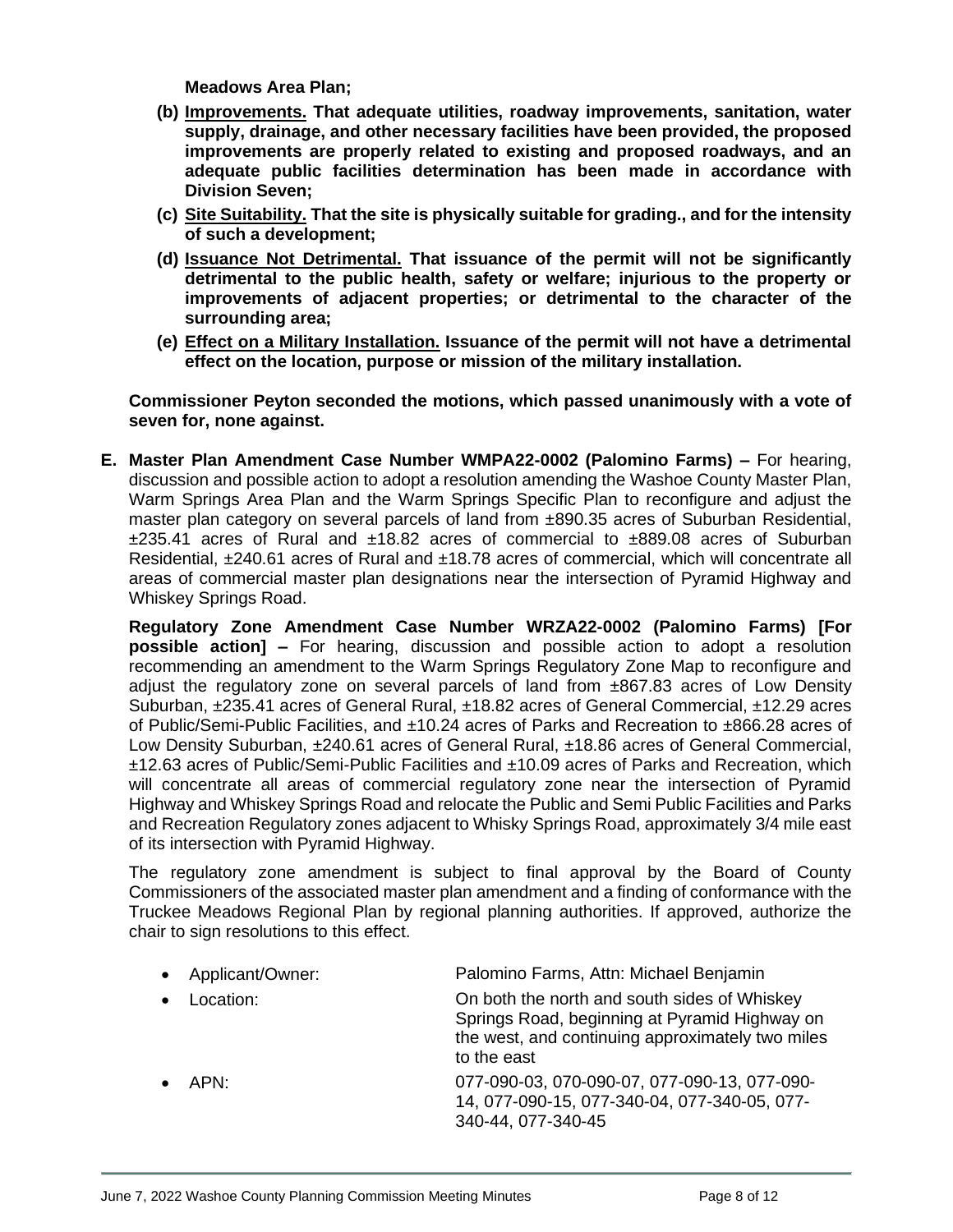| Parcel Size:                     | $\pm$ 1144.6 acres (total)                                                                                                                                                                                                                                                       |
|----------------------------------|----------------------------------------------------------------------------------------------------------------------------------------------------------------------------------------------------------------------------------------------------------------------------------|
| <b>Existing Master Plan:</b>     | Suburban Residential (SR, ±890.35 acres), Rural<br>$(R, \pm 235.41$ acres), Commercial $(C, \pm 18.82)$<br>acres)                                                                                                                                                                |
| <b>Existing Regulatory Zone:</b> | Low Density Suburban (LDS, 1 dwelling per acre,<br>±867.83 acres), General Rural (GR, 1 dwelling<br>per 40 acres, ±235.41 acres), General<br>Commercial (GC, ±18.82 acres), Public and Semi<br>Public Facilities (PSP, ±12.29 acres), Parks and<br>Recreation (PR, ±10.24 acres) |
| Proposed Master Plan:            | Suburban Residential (SR, ±889.08 acres), Rural<br>$(R, \pm 240.61$ acres), Commercial $(C, \pm 18.78)$<br>acres)                                                                                                                                                                |
| Proposed Regulatory Zone:        | Low Density Suburban (LDS, 1 dwelling per acre,<br>±866.28 acres), General Rural (GR, 1 dwelling<br>per 40 acres, ±240.61 acres), General<br>Commercial (GC, ±18.86 acres), Public and Semi<br>Public Facilities (PSP, ±12.63 acres). Parks and<br>Recreation (PR, ±10.09 acres) |
| Area Plan:                       | <b>Warm Springs</b>                                                                                                                                                                                                                                                              |
| Development Code:                | Authorized in Article 820, Amendment of Master<br>Plan and Article 821, Amendment of Regulatory<br>Zone.                                                                                                                                                                         |
| <b>Commission District:</b>      | 5 - Commissioner Herman                                                                                                                                                                                                                                                          |
| Staff:                           | Roger Pelham, MPA, Senior Planner<br><b>Washoe County Community Services Department</b><br>Planning and Building Division                                                                                                                                                        |
| Phone:                           | 775-328-3622                                                                                                                                                                                                                                                                     |
| Email:                           | rpelham@washoecounty.gov                                                                                                                                                                                                                                                         |

Commissioner Chesney disclosed that he lives in Palomino Valley but does not live in the SPA. Senior Planner Roger Pelham provided a presentation. Applicant Representative Mike Railey addressed the Planning Commission but did not provide a presentation.

## Public Comment:

Pam Roberts (Chambers) would like the Commission to consider that on February 14, 2019, the subject area was underwater. She stated that even in a drought, we know how quickly things can change. We don't want another Lemmon Valley disaster. She said it's interesting that nobody showed up to the neighborhood meeting, because when TMWA had community meetings about the same subject property concerning the water feasibility study, it was very well attended. Mr. Benjamin was at those meetings and made a presentation about taking the 1,000 acres in the middle of the rural area and keeping it agricultural in perpetuity. At that time, there was no mention of the commercial rezoning or relocation. Whether or not the commercial property should be out there, the poll showed some were in favor and some were not. Ms. Roberts believes that there should be more opportunity to get input.

Cindy Diep (Zoom), Warm Springs resident, said she supports Pam Robert's request for postponing the decision. Ms. Diep stated that the Nextdoor poll did not indicate that the project was new construction, but it could have been more clear about relocating commercial zoning to a strip mall. The neighborhood doesn't understand the proposal. The neighborhood meeting notices poorly conveyed to residents how this amendment would impact their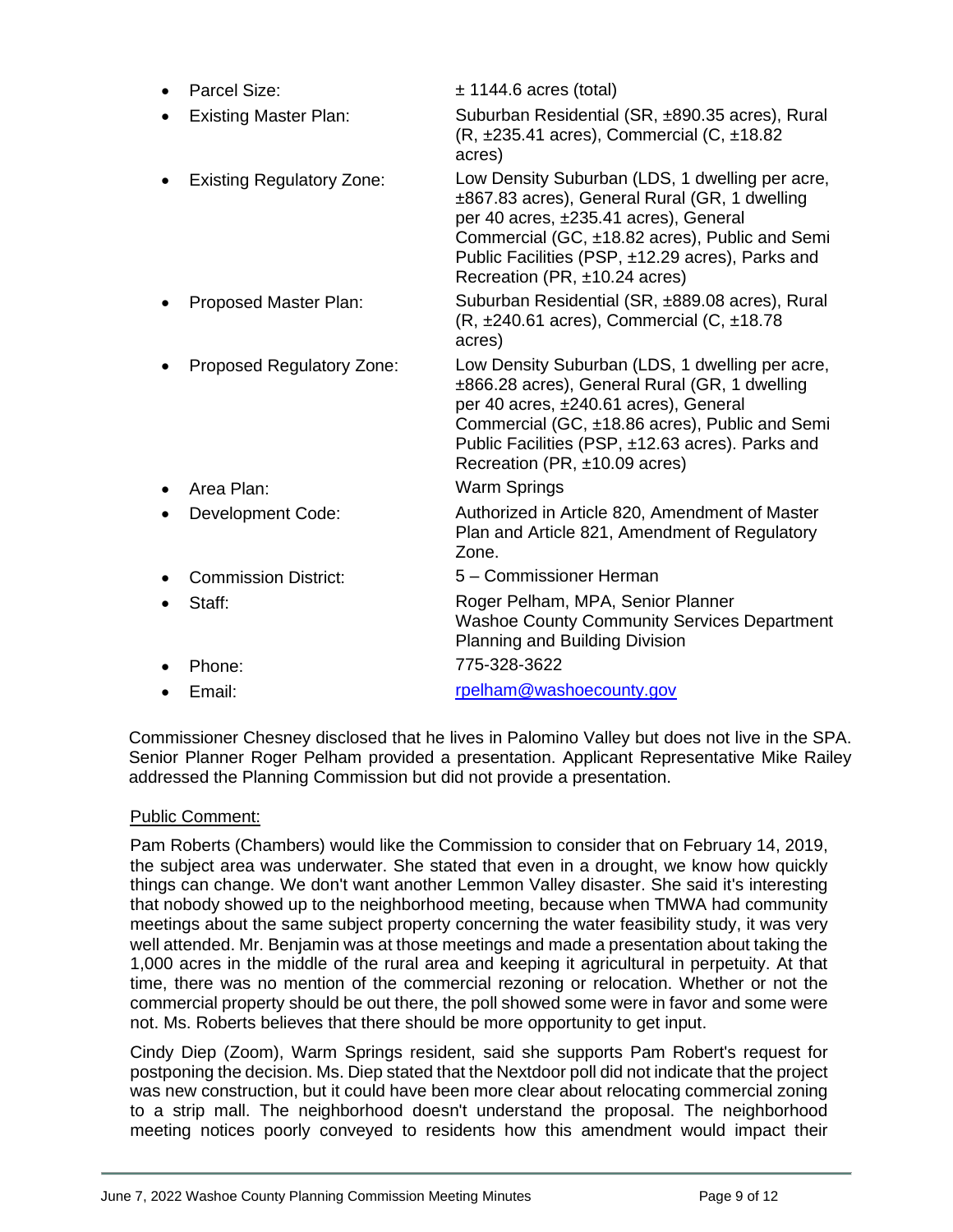neighborhood. The portion of the proposal that would concern local residents the most is the reconfiguration of the location of the commercial zone. The notice of neighborhood meeting implies that the primary purpose of the project was to redesignate 6.8 acres from LDS to GR. This request is negatable, as the site itself is more than 1000 acres. Changing 6.8 acres reduces the number of houses by 6 at most, which is nothing compared to the 900 that the site zoning can support. The notice goes on to say this proposal to rezone requests that commercial, public, semi/public land, parks and recreation land can be reconfigured. It's vague and doesn't convey that they propose to reconfigure the land to create a strip mall at Pyramid Highway and Whiskey Springs. Even though there is a large commercial zone on the SE side of Pyramid Highway and Whiskey Springs, there is no commercial development there. The strip mall would be the first real commercial development. The way the notice was worded gave the impression that this development was to reduce development in the area, which skirted the issues that the residents would have taken pause at. Ms. Diep stated that while she realizes that the amount of land with commercial zoning would remain the same, she believes the residents should have an opportunity to understand the proposed changes of consolidated commercial or scattered commercial. It may end up they want a strip mall, but they weren't given the chance to consider that.

There was no further response to the call for public comment.

## Discussion by Commission:

Commissioner Chvilicek inquired about the reference to a strip mall. Mr. Pelham said there is no project associated with this request currently. The request is to change the colors on a map. The commercial area is being consolidated into a node near, but at least 200 feet back from the intersection of Pyramid and Whiskey Springs. Mr. Pelham stated that a project may come forward in the future for commercial development, but it would most likely not require discretionary action. Mr. Lloyd stated that Article 302 of Washoe County Development Code lists uses that are allowed within the commercial designation. A neighborhood commercial center is only one of many uses that could or may happen on that land.

Commissioner Chesney commented that currently, this commercial and neighborhood commercial use is already approved. We are taking it from being spread out through the area to consolidating it near the highway, which takes the traffic off of the GID maintained road (Whiskey Springs) and brings it closer to Pyramid Highway. The thought of the water study or waiting on the area plan to be rewritten is not even a thought. Getting this out by the highway into one spot is a good move.

Commissioner Chvilicek said this is one step of many. We don't have specific plans in front of us.

**MOTION: Commissioner Chesney moved that, after giving reasoned consideration to the information contained in the staff report and information received during the public hearing, the Washoe County Planning Commission adopt the resolution contained as Exhibit A to this staff report to amend the Master Plan as set forth in Master Plan Amendment Case Number WMPA22-0002 having made at least three of the following five findings in accordance with Washoe County Code Section 110.820.15(d). I further move to certify the resolution and the proposed Master Plan Amendments in WMPA22-0002 as set forth in this staff report for submission to the Washoe County Board of County Commissioners and authorize the chair to sign the resolution on behalf of the Planning Commission.**

- **1. Consistency with Master Plan. The proposed amendment is in substantial compliance with the policies and action programs of the Master Plan.**
- **2. Compatible Land Uses. The proposed amendment will provide for land uses compatible with (existing or planned) adjacent land uses, and will not adversely**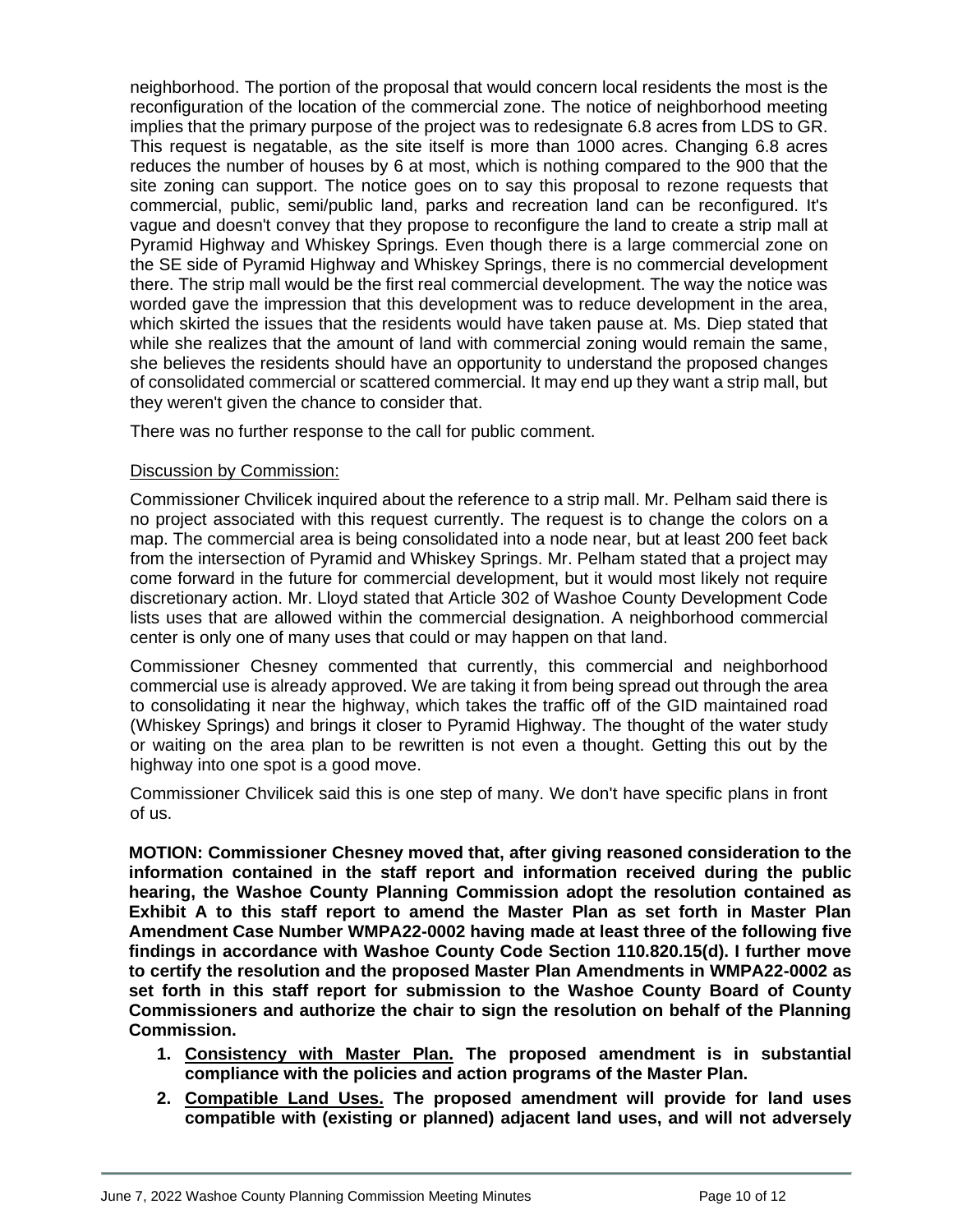**impact the public health, safety or welfare.**

- **3. Response to Change Conditions. The proposed amendment responds to changed conditions or further studies that have occurred since the plan was adopted by the Board of County Commissioners, and the requested amendment represents a more desirable utilization of land.**
- **4. Availability of Facilities. There are or are planned to be adequate transportation, recreation, utility, and other facilities to accommodate the uses and densities permitted by the proposed Master Plan designation.**
- **5. Desired Pattern of Growth. The proposed amendment will promote the desired pattern for the orderly physical growth of the County and guides development of the County based on the projected population growth with the least amount of natural resource impairment and the efficient expenditure of funds for public services.**

**Commissioner Chesney also moved that, after giving reasoned consideration to the information contained in the staff report and information received during the public hearing, the Planning Commission adopt the resolution included as Exhibit B, recommending adoption of Regulatory Zone Amendment Case Number WRZA22-0002 having made all of the following findings in accordance with Washoe County Code Section 110.821.15(d). I further move to certify the resolution and the proposed Regulatory Zone Amendment in WRZA22-0002 as set forth in this staff report for submission to the Washoe County Board of Commissioners and authorize the chair to sign the resolution on behalf of the Washoe County Planning Commission.** 

- **1. Consistency with Master Plan. The proposed amendment is in substantial compliance with the policies and action programs of the Master Plan and the Regulatory Zone Map.**
- **2. Compatible Land Uses. The proposed amendment will provide for land uses compatible with (existing or planned) adjacent land uses, and will not adversely impact the public health, safety or welfare.**
- **3. Response to Change Conditions; more desirable use. The proposed amendment responds to changed conditions or further studies that have occurred since the plan was adopted by the Board of County Commissioners, and the requested amendment represents a more desirable utilization of land.**
- **4. Availability of Facilities. There are or are planned to be adequate transportation, recreation, utility, and other facilities to accommodate the uses and densities permitted by the proposed amendment.**
- **5. No Adverse Effects. The proposed amendment will not adversely affect the implementation of the policies and action programs of the Washoe County Master Plan.**
- **6. Desired Pattern of Growth. The proposed amendment will promote the desired pattern for the orderly physical growth of the County and guides development of the County based on the projected population growth with the least amount of natural resource impairment and the efficient expenditure of funds for public services.**

## **Commissioner Peyton seconded the motion, which passed unanimously with a vote of seven for, none against.**

Commissioner Chvilicek strongly encouraged the applicant and the applicant's representative to maintain transparent communication with the property owners.

Chair Donshick thanked staff for the quality of their presentations.